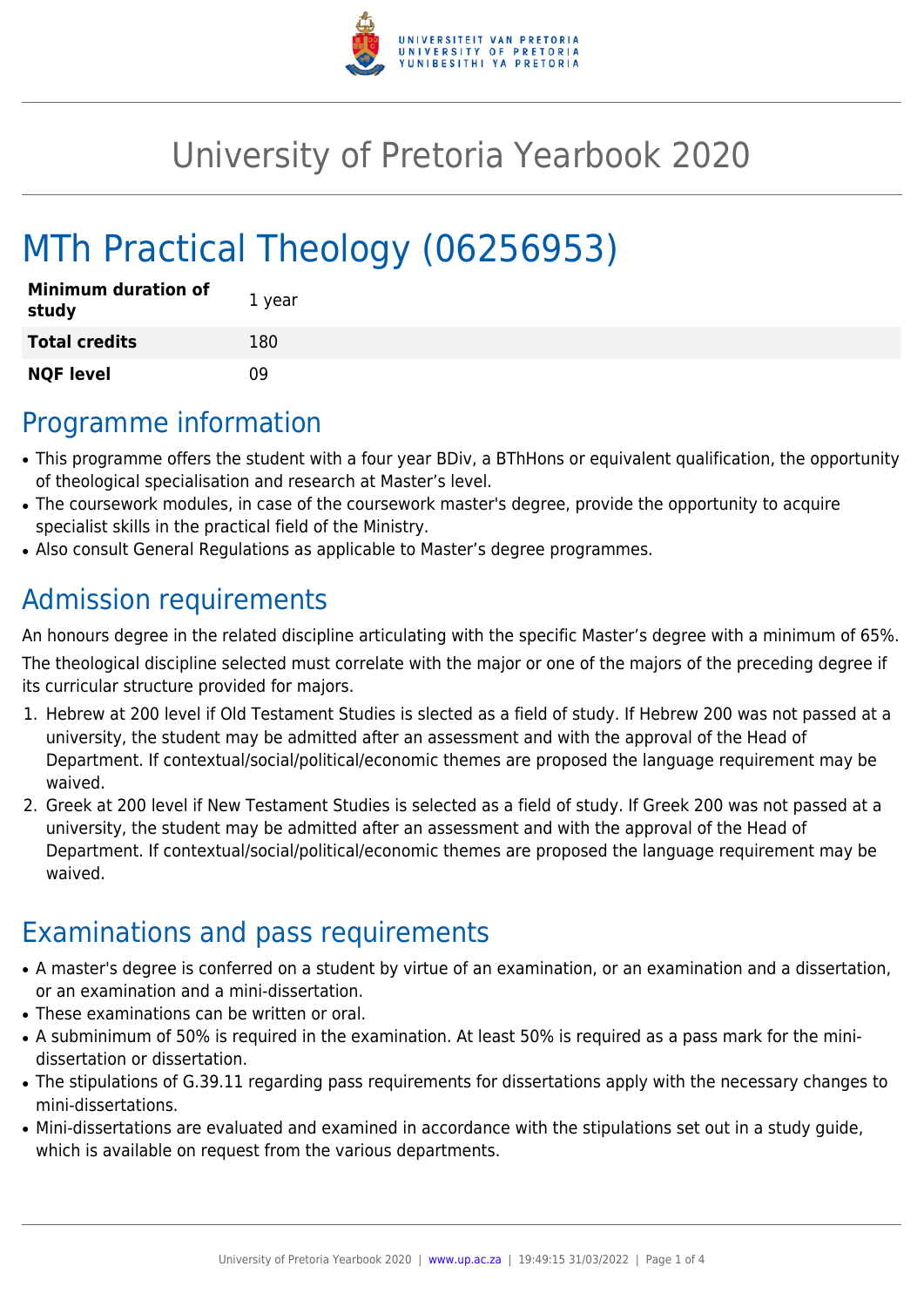

## Research information

#### **Dissertation**

In the case of the dissertation only, the proposed title, research design and methodology must be submitted for approval to the Research and Ethics Committee via the supervisor and the head of department before a student may commence with the writing of a dissertation. The final title must be approved by the Postgraduate Committee and submitted to the faculty board for notification before submission of the thesis for examination.

#### **Article for publication**

- Unless Senate, on the recommendation of the supervisor, decides otherwise, a student, before or on submission of a dissertation, must submit at least one draft article for publication in a recognized academic journal and in the case of a thesis, must submit proof of submission of an article issued by an accredited journal, to the Head: Student Administration.
- The draft or submitted article, as the case may be, should be based on the research that the student has conducted for the dissertation/thesis and be approved by the supervisor if the supervisor is not a co-author.
- The supervisor shall be responsible for ensuring that the paper is taken through all the processes of revision and resubmission, as may be necessary. Conferment of the degree may be made subject to compliance with the stipulations of this regulation.

### Pass with distinction

In order to pass with distinction at least 75% for the dissertation must be obtained.

The degree must be completed in the minimum prescribed period with a maximum of one additional year allowed.

### General information

#### **Registration for postgraduate programmes**

#### **1. Concurrent registration for a second postgraduate programme**

No student is allowed to register for more than one postgraduate programme concurrently, except where the student's academic record warrants it and with the Dean's approval. Continuation of study for the second postgraduate programme will be subject to favourable progress reported by the heads of department in the Faculty of Theology. However, no student will be allowed to participate in examinations for a second postgraduate programme in another faculty during the examinations of the Faculty of Theology.

#### **2. Renewal of registration**

Students of the University are registered for one year of study. After an academic year has expired, students wishing to continue their studies at the University must renew their registration and pay such fees for renewal of registration as prescribed.

No interruption may occur in a postgraduate student's registration for a postgraduate study programme. Should a student interrupt his/her studies, such a student will upon re-registration be liable for the full fees applicable to the degree programme.

If a student interrupts registration for the postgraduate programme and it is not renewed within four years of the first registration, the credits obtained will no longer be valid. The student should repeat the modules already passed.

A student for an honours degree must complete his or her studies within two years. Under special circumstances, the Dean, on the recommendation of the relevant head of department, may give approval for a limited fixed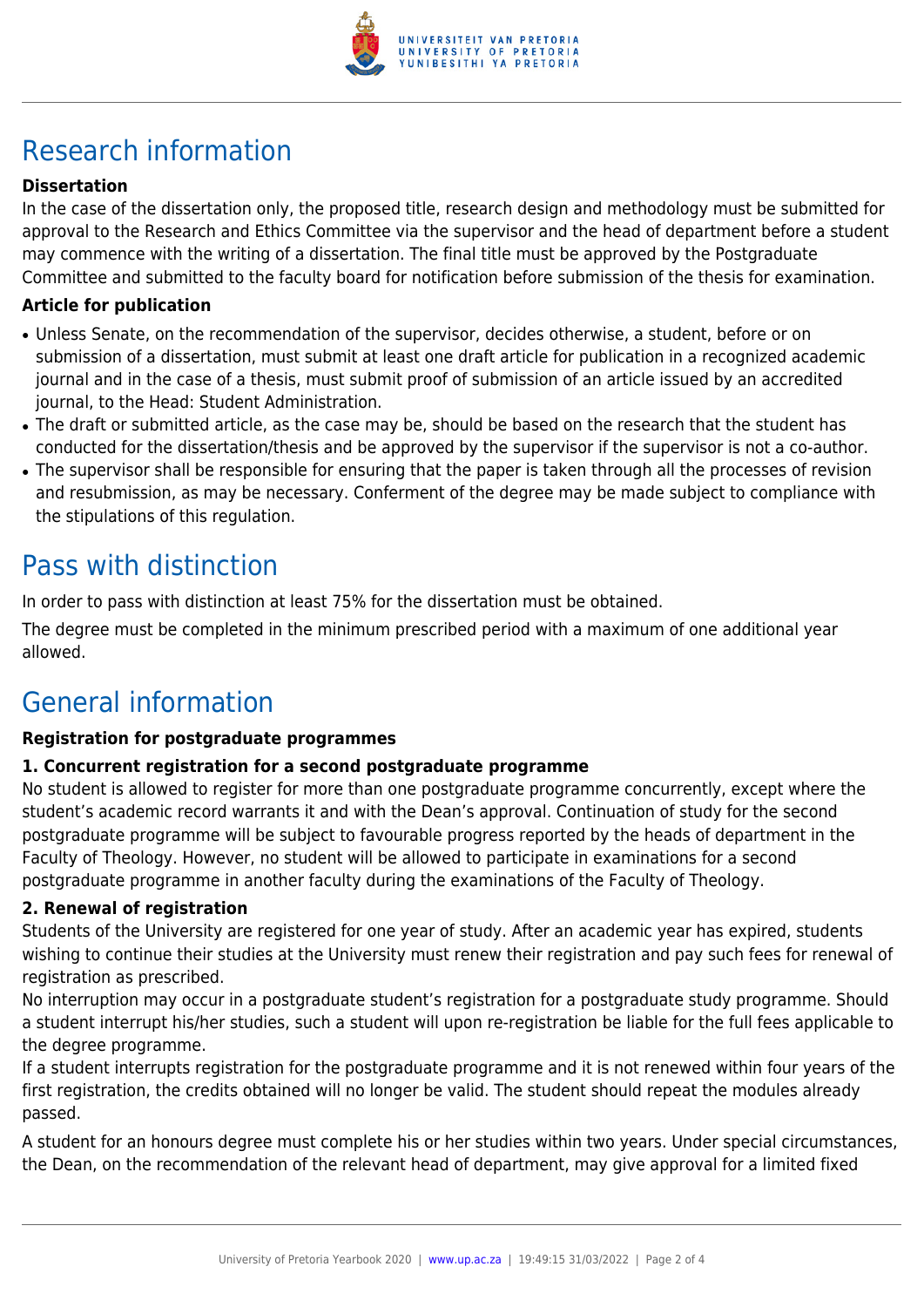

extension of this period.

A master's degree is conferred on a student only if at least one year has expired after obtaining the qualifications required for master's study.

A doctorate is conferred on a student only if at least 12 months since registration for the doctorate at this University have expired. Subject to other faculty regulations, a student for a doctorate must complete his or her studies within three years after first registering for the degree. Under special circumstances, the Dean, on the recommendation of the relevant head of department, may give approval for a limited fixed extension of this period.